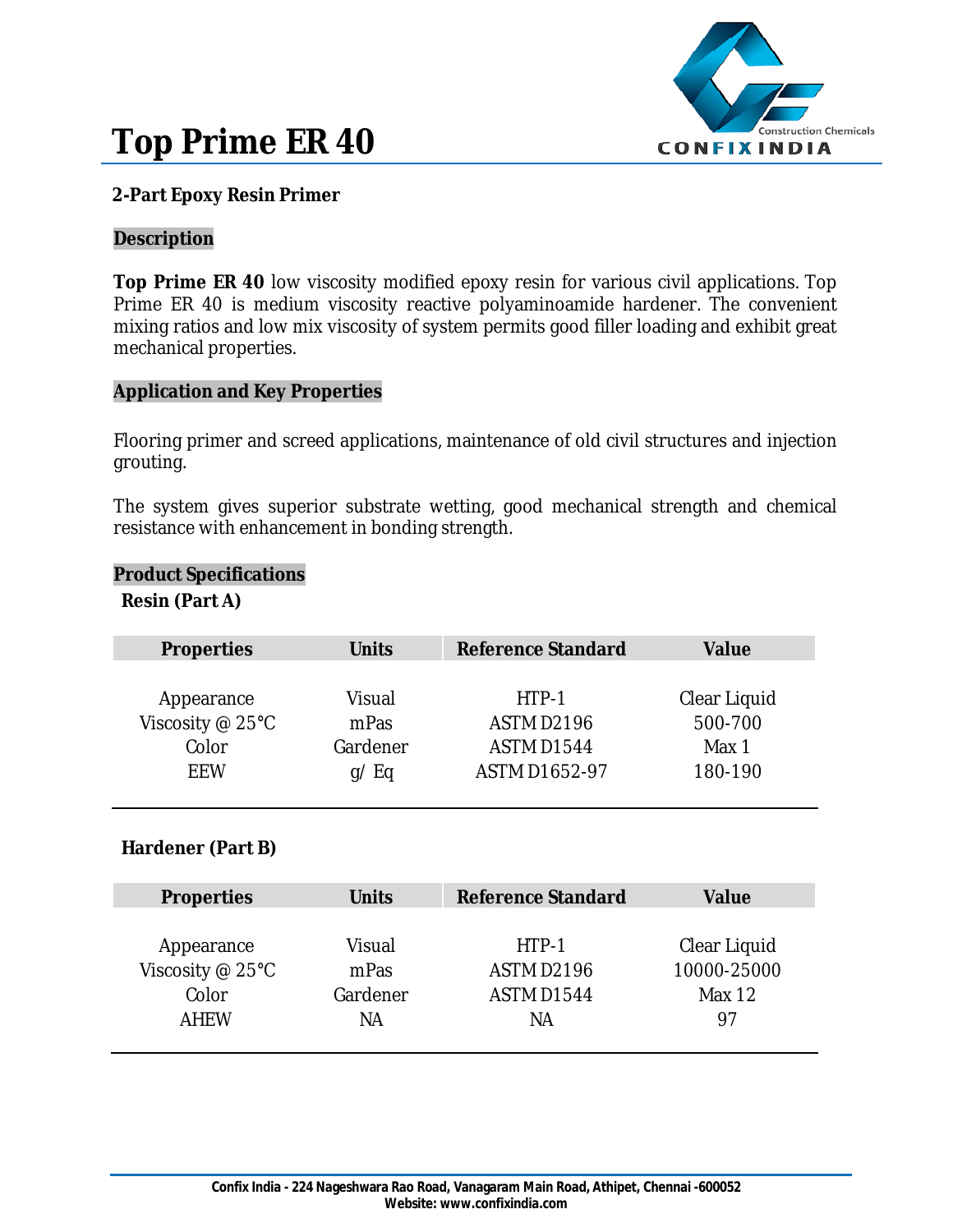

# **Product Performance Data**

| <b>Properties</b>                                           | <b>Units</b> | <b>Reference Standard</b> | <b>Typical Value</b> |
|-------------------------------------------------------------|--------------|---------------------------|----------------------|
| <b>Primer Applications</b>                                  |              |                           |                      |
|                                                             |              |                           |                      |
| <b>Mixing Ratio</b>                                         | Pbw          | <b>NA</b>                 | 100:50               |
| Mix Viscosity @ 25°C                                        | mPas         | <b>ASTM D2196</b>         | 1500-2500            |
| Pot life 100g @ 25°C                                        | Min.         | <b>HTP-16</b>             | 60                   |
| Dry time @ 25 °C                                            | Hrs.         | <b>ASTM D5895</b>         | $4 - 5$              |
| <b>Tensile Shear</b>                                        | Kg/sq.cm     | <b>ASTM D1002</b>         | 80                   |
| Strength, Al-Al                                             |              |                           |                      |
| Mortar Application (Part A: Part B: Quartz: BYK-A530)       |              |                           |                      |
| Mix Ratio                                                   | Pbw          | <b>NA</b>                 | 100:50:500:1         |
| <b>Specific Gravity</b>                                     | <b>NA</b>    | HTP-6                     | 1.8                  |
| Compressive Strength                                        | Kg/sq. cm    | ASTM D695                 | 800                  |
| <b>Flexural Strength</b>                                    | Kg/sq.cm     | ASTM D790                 | 400                  |
| Coverage                                                    | Kg/sq. m     | <b>NA</b>                 | $-2$                 |
|                                                             | per mm       |                           |                      |
| Mortar Application (Part A: Part B: Quartz: BYK-A530)       |              |                           |                      |
| Mix Ratio                                                   | Pbw          | <b>NA</b>                 | 100:50:800:1         |
| <b>Specific Gravity</b>                                     | <b>NA</b>    | HTP-6                     | 2                    |
| Compressive Strength                                        | Kg/sq.cm     | ASTM D695                 | 900                  |
| <b>Flexural Strength</b>                                    | Kg/sq.cm     | ASTM D790                 | 300                  |
| Coverage                                                    | Kg/sq. m     | <b>NA</b>                 | $-2.1$               |
|                                                             | per mm       |                           |                      |
| Foundation grouting of heavy machines and equipment's (Part |              |                           |                      |
| A: Part B: Quartz: BYK-A530)                                |              |                           |                      |
| Mix Ratio                                                   | Pbw          | <b>NA</b>                 | 100:50:800:1         |
| <b>Specific Gravity</b>                                     | <b>NA</b>    | HTP-6                     | 2                    |
| Compressive Strength                                        | Kg/sq. cm    | ASTM D695                 | 900                  |
| <b>Flexural Strength</b>                                    | Kg/sq.cm     | ASTM D790                 | 300                  |
| <b>Product Performance Data</b>                             |              |                           |                      |